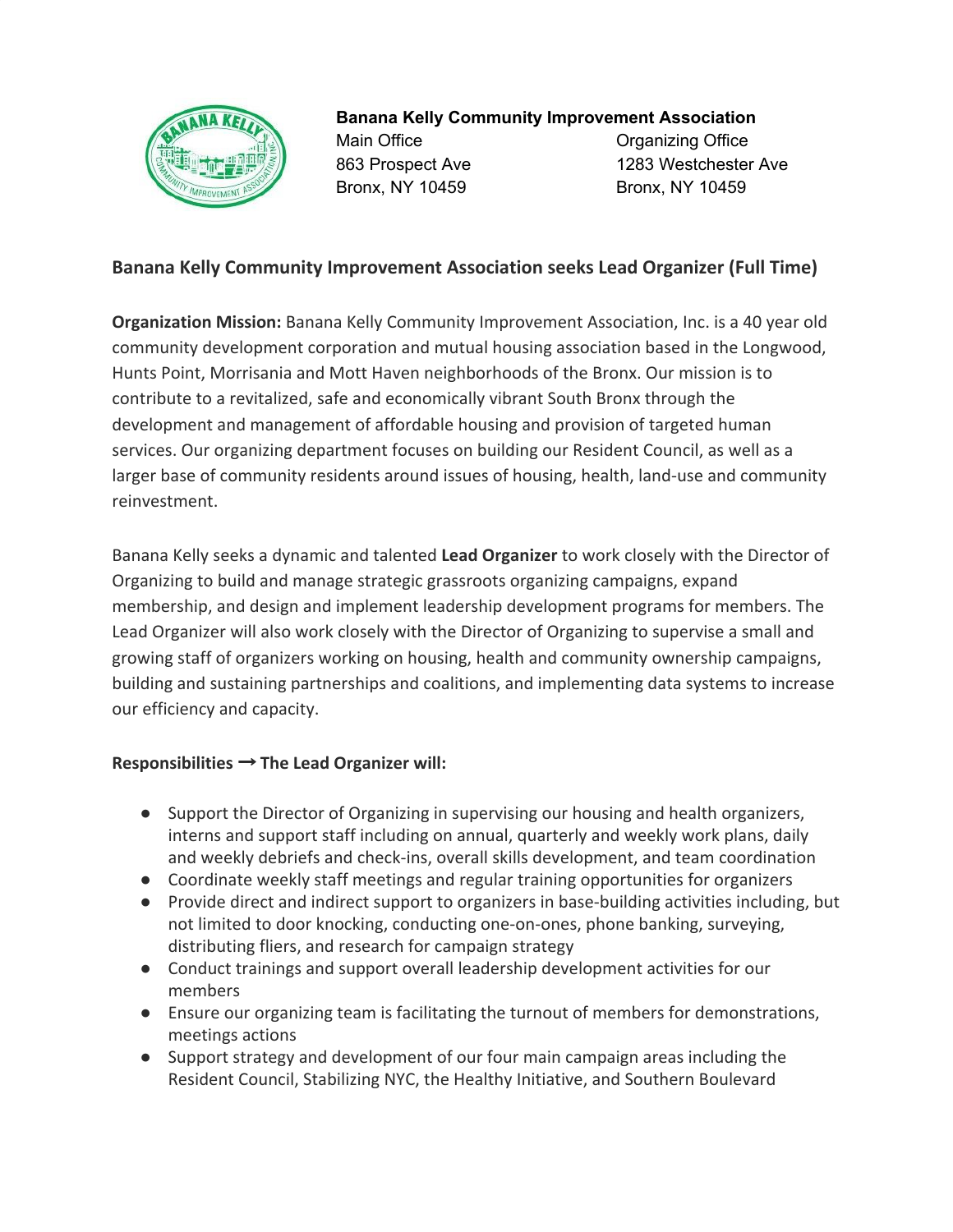- Develop and cultivate strategic relationships, partnerships and technology to build our base and expand our impact
- Ensure our organizing work connects to current research and public policy goals
- Work with organizing and executive staff to coordinate communications with media regarding campaigns
- Work with staff and residents to grow our Resident Council, implementing a structure for annual meetings and elections to the Board of Directors
- Establish and develop strategic partnerships with other departments at Banana Kelly including Property Managers and Case Managers
- Participate in our organizational data and mission integration work
- Attend and actively participate in monthly Stabilizing NYC coalition meetings
- Play a lead role in ensuring deliverables are met and accurately documented in a timely manner
- Produce and organize documentation for reports to funders and members
- Assist in implementing Powerbase software to track and grow our membership and leadership development work
- Support the Director of Organizing in creating reports for bi-weekly executive staff meetings and quarterly Board Meetings

## **Qualifications:**

- Highly motivated individual with a passion for engaging communities, a demonstrated self-starter with creative vision and excellent follow-through
- 4-6 years organizing experience, including at least 1-2 years of experience in supervising organizers
- Ability to work evenings and some weekends
- Strong commitment to building leadership in Bronx residents, and who exhibits a high level of respect for community residents
- Ability to work in diverse communities with people from various backgrounds
- Ability to perform in challenging situations
- Demonstrated commitment to a community organizing model of change
- Spanish/English bilingual preferred
- Knowledge of PowerBase and Excel
- Strong relational skills and ability to connect, engage, and inspire community members
- Strong and effective communicator; attentive listener who is able to ask open-ended questions as well as make clear and specific requests; competent writing skills
- Ability to work with members to make connections between individual experiences and collective, systemic and structural forces
- Desired Attributes: Commitment to racial and economic equity and justice, generous spirit, curious mind, friendly yet fierce, experience living through challenging circumstances, heart for the people, engaging, humble